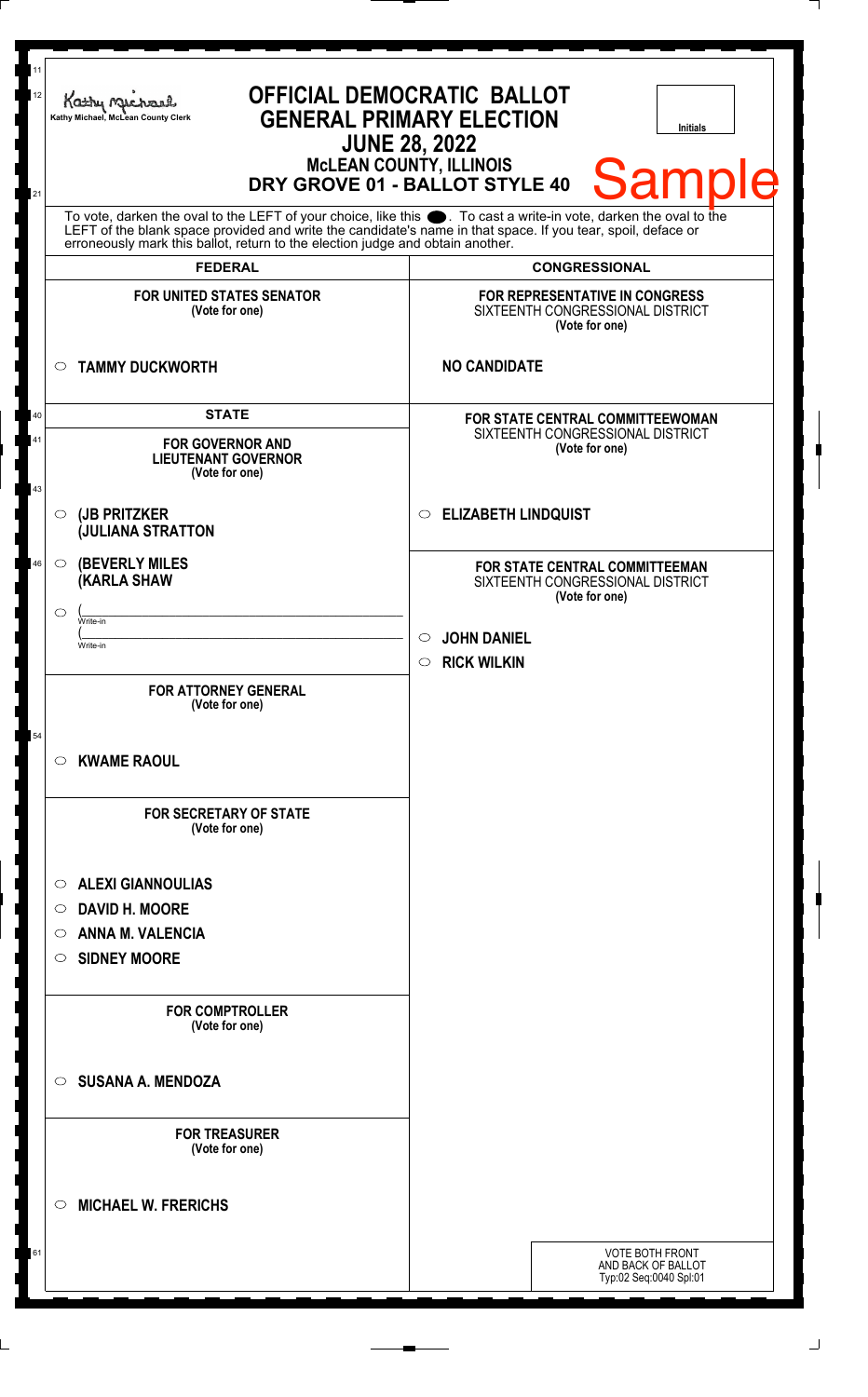|                                                                                                                | <b>OFFICIAL DEMOCRATIC BALLOT - GENERAL PRIMARY ELECTION - JUNE 28, 2022</b>                                                        |
|----------------------------------------------------------------------------------------------------------------|-------------------------------------------------------------------------------------------------------------------------------------|
| <b>LEGISLATIVE</b>                                                                                             | <b>JUDICIAL</b>                                                                                                                     |
| <b>FOR STATE SENATOR</b><br>FORTY-SIXTH LEGISLATIVE DISTRICT<br>(Vote for one)                                 | FOR JUDGE OF THE CIRCUIT COURT<br>ELEVENTH JUDICIAL CIRCUIT<br>(To fill the vacancy of the Hon. Scott Drazewski)<br>(Vote for one)  |
| <b>DAVE KOEHLER</b><br>$\circ$                                                                                 | <b>NO CANDIDATE</b>                                                                                                                 |
| <b>REPRESENTATIVE</b>                                                                                          |                                                                                                                                     |
| <b>FOR REPRESENTATIVE</b><br>IN THE GENERAL ASSEMBLY<br>NINETY-FIRST REPRESENTATIVE DISTRICT<br>(Vote for one) | FOR JUDGE OF THE CIRCUIT COURT<br>ELEVENTH JUDICIAL CIRCUIT<br>(To fill the vacancy of the Hon. Paul G. Lawrence)<br>(Vote for one) |
| <b>KARLA BAILEY-SMITH</b><br>$\circ$<br><b>SHARON CHUNG</b><br>$\circ$                                         | <b>NO CANDIDATE</b>                                                                                                                 |
|                                                                                                                | <b>PRECINCT</b>                                                                                                                     |
| <b>COUNTY</b>                                                                                                  | FOR PRECINCT COMMITTEEPERSON                                                                                                        |
| <b>FOR COUNTY CLERK</b><br>(Vote for one)                                                                      | DRY GROVE 01<br>(Vote for one)                                                                                                      |
|                                                                                                                | <b>GEORGE MARTINEZ</b><br>$\circ$                                                                                                   |
| <b>LAURA McBURNEY</b><br>$\circ$                                                                               |                                                                                                                                     |
|                                                                                                                |                                                                                                                                     |
| <b>FOR COUNTY TREASURER</b><br>(Vote for one)                                                                  |                                                                                                                                     |
| <b>NO CANDIDATE</b>                                                                                            |                                                                                                                                     |
| <b>FOR COUNTY SHERIFF</b><br>(Vote for one)                                                                    |                                                                                                                                     |
| <b>NO CANDIDATE</b>                                                                                            |                                                                                                                                     |
| <b>REGIONAL OFFICE</b><br>OF EDUCATION                                                                         |                                                                                                                                     |
| FOR REGIONAL SUPERINTENDENT OF SCHOOLS<br>(DeWITT, LIVINGSTON, LOGAN AND McLEAN COUNTIES)<br>(Vote for one)    |                                                                                                                                     |
| <b>NO CANDIDATE</b>                                                                                            |                                                                                                                                     |
| <b>COUNTY BOARD</b>                                                                                            |                                                                                                                                     |
| <b>FOR COUNTY BOARD MEMBER</b><br><b>COUNTY BOARD DISTRICT 3</b><br>(Vote for not more than two)               |                                                                                                                                     |
| <b>FAYE FREEMAN-SMITH</b><br>$\circ$                                                                           |                                                                                                                                     |
|                                                                                                                |                                                                                                                                     |
|                                                                                                                |                                                                                                                                     |
|                                                                                                                | YOU HAVE NOW<br><b>COMPLETED VOTING</b>                                                                                             |
|                                                                                                                | VOTE BOTH FRONT<br>AND BACK OF BALLOT<br>Typ:02 Seq:0040 Spl:01                                                                     |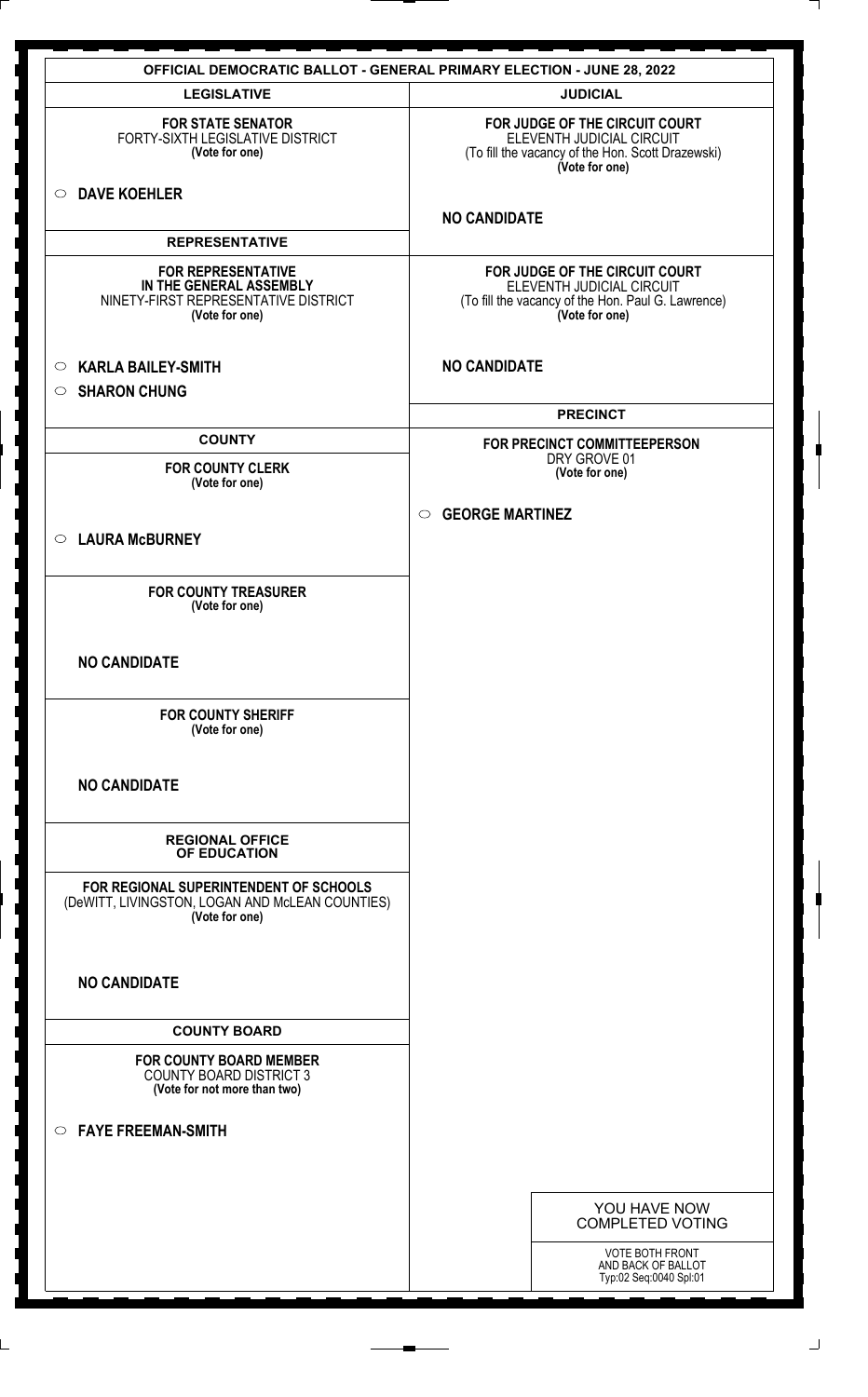| 11<br>12<br>21 | Kathy Muc<br>Kathy Michael, McLean County Clerk                                                                                                                                                                                                                                                                        | <b>OFFICIAL DEMOCRATIC BALLOT</b><br><b>GENERAL PRIMARY ELECTION</b><br><b>Initials</b><br><b>JUNE 28, 2022</b><br><b>MCLEAN COUNTY, ILLINOIS</b><br><b>Sample</b><br>DRY GROVE 01 - BALLOT STYLE 41 |
|----------------|------------------------------------------------------------------------------------------------------------------------------------------------------------------------------------------------------------------------------------------------------------------------------------------------------------------------|------------------------------------------------------------------------------------------------------------------------------------------------------------------------------------------------------|
|                | To vote, darken the oval to the LEFT of your choice, like this $\bullet$ . To cast a write-in vote, darken the oval to the LEFT of the blank space provided and write the candidate's name in that space. If you tear, spoil, deface<br>erroneously mark this ballot, return to the election judge and obtain another. |                                                                                                                                                                                                      |
|                | <b>FEDERAL</b>                                                                                                                                                                                                                                                                                                         | <b>CONGRESSIONAL</b>                                                                                                                                                                                 |
|                | <b>FOR UNITED STATES SENATOR</b><br>(Vote for one)                                                                                                                                                                                                                                                                     | FOR REPRESENTATIVE IN CONGRESS<br>SIXTEENTH CONGRESSIONAL DISTRICT<br>(Vote for one)                                                                                                                 |
| $\circ$        | <b>TAMMY DUCKWORTH</b>                                                                                                                                                                                                                                                                                                 | <b>NO CANDIDATE</b>                                                                                                                                                                                  |
| 40             | <b>STATE</b>                                                                                                                                                                                                                                                                                                           | FOR STATE CENTRAL COMMITTEEWOMAN                                                                                                                                                                     |
| 41<br>43       | <b>FOR GOVERNOR AND</b><br><b>LIEUTENANT GOVERNOR</b><br>(Vote for one)                                                                                                                                                                                                                                                | SIXTEENTH CONGRESSIONAL DISTRICT<br>(Vote for one)                                                                                                                                                   |
| $\circ$        | (JB PRITZKER<br><b>JULIANA STRATTON</b>                                                                                                                                                                                                                                                                                | <b>ELIZABETH LINDQUIST</b><br>$\circ$                                                                                                                                                                |
| $\circ$<br>47  | <b>(BEVERLY MILES)</b><br><b>(KARLA SHAW</b>                                                                                                                                                                                                                                                                           | FOR STATE CENTRAL COMMITTEEMAN<br>SIXTEENTH CONGRESSIONAL DISTRICT<br>(Vote for one)                                                                                                                 |
| ◯              | Write-in                                                                                                                                                                                                                                                                                                               |                                                                                                                                                                                                      |
|                | Write-in                                                                                                                                                                                                                                                                                                               | <b>JOHN DANIEL</b><br>$\circ$                                                                                                                                                                        |
| 51             | <b>FOR ATTORNEY GENERAL</b><br>(Vote for one)                                                                                                                                                                                                                                                                          | $\circ$ RICK WILKIN                                                                                                                                                                                  |
| $\circ$        | <b>KWAME RAOUL</b>                                                                                                                                                                                                                                                                                                     |                                                                                                                                                                                                      |
|                | <b>FOR SECRETARY OF STATE</b><br>(Vote for one)                                                                                                                                                                                                                                                                        |                                                                                                                                                                                                      |
| $\circ$        | <b>ALEXI GIANNOULIAS</b>                                                                                                                                                                                                                                                                                               |                                                                                                                                                                                                      |
| $\circ$        | <b>DAVID H. MOORE</b>                                                                                                                                                                                                                                                                                                  |                                                                                                                                                                                                      |
| $\circ$        | <b>ANNA M. VALENCIA</b>                                                                                                                                                                                                                                                                                                |                                                                                                                                                                                                      |
| $\circ$        | <b>SIDNEY MOORE</b>                                                                                                                                                                                                                                                                                                    |                                                                                                                                                                                                      |
|                | <b>FOR COMPTROLLER</b><br>(Vote for one)                                                                                                                                                                                                                                                                               |                                                                                                                                                                                                      |
| $\circ$        | <b>SUSANA A. MENDOZA</b>                                                                                                                                                                                                                                                                                               |                                                                                                                                                                                                      |
|                | <b>FOR TREASURER</b><br>(Vote for one)                                                                                                                                                                                                                                                                                 |                                                                                                                                                                                                      |
| $\circ$        | <b>MICHAEL W. FRERICHS</b>                                                                                                                                                                                                                                                                                             |                                                                                                                                                                                                      |
| 61             |                                                                                                                                                                                                                                                                                                                        | <b>VOTE BOTH FRONT</b><br>AND BACK OF BALLOT<br>Typ:02 Seq:0041 Spl:01                                                                                                                               |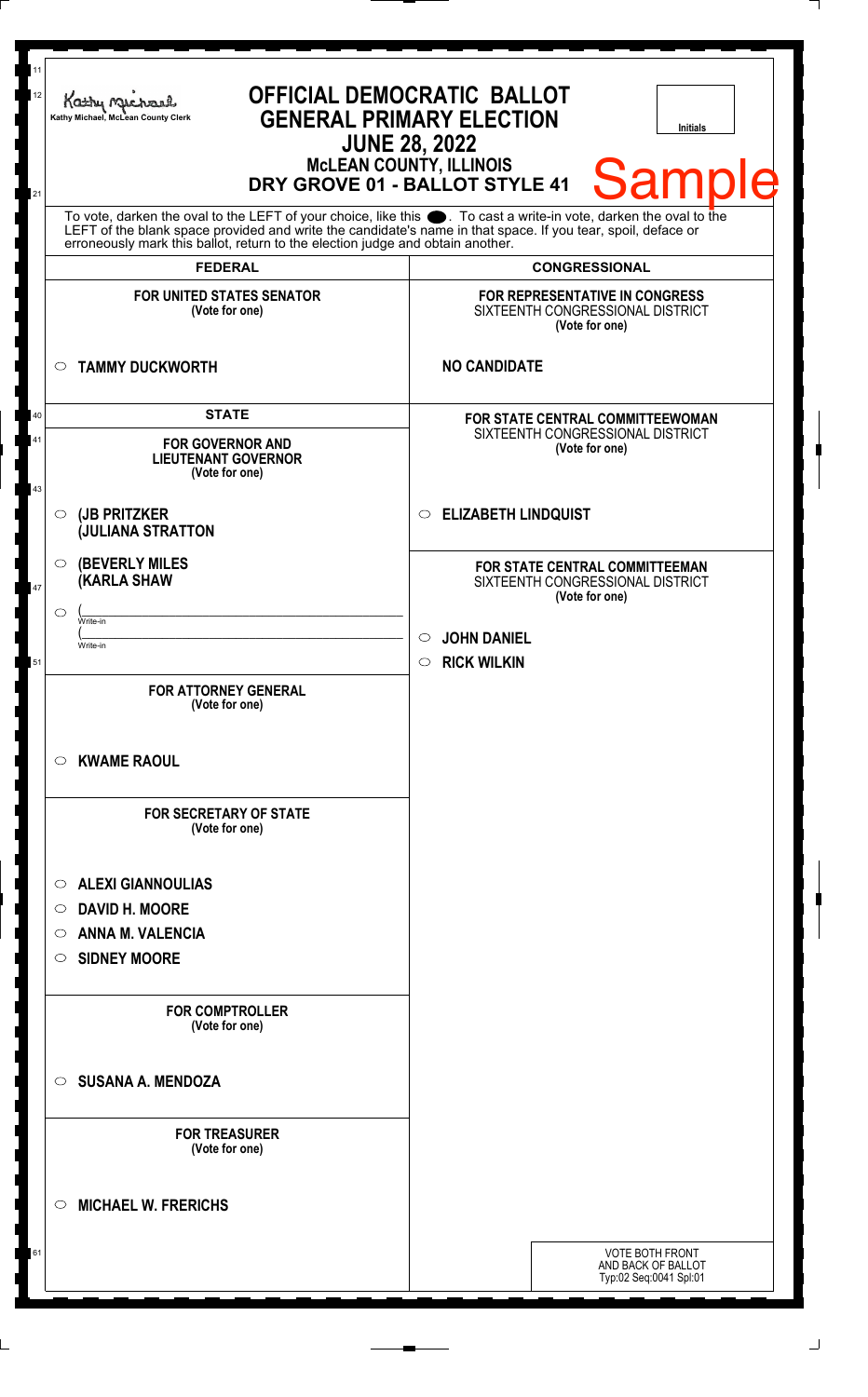|                                                                                                             | <b>OFFICIAL DEMOCRATIC BALLOT - GENERAL PRIMARY ELECTION - JUNE 28, 2022</b>                                                        |
|-------------------------------------------------------------------------------------------------------------|-------------------------------------------------------------------------------------------------------------------------------------|
| <b>LEGISLATIVE</b>                                                                                          | <b>JUDICIAL</b>                                                                                                                     |
| <b>FOR STATE SENATOR</b><br>FORTY-FOURTH LEGISLATIVE DISTRICT<br>(Vote for one)                             | FOR JUDGE OF THE CIRCUIT COURT<br>ELEVENTH JUDICIAL CIRCUIT<br>(To fill the vacancy of the Hon. Paul G. Lawrence)<br>(Vote for one) |
| <b>NO CANDIDATE</b>                                                                                         | <b>NO CANDIDATE</b>                                                                                                                 |
| <b>REPRESENTATIVE</b>                                                                                       |                                                                                                                                     |
| <b>FOR REPRESENTATIVE</b>                                                                                   | <b>PRECINCT</b>                                                                                                                     |
| IN THE GENERAL ASSEMBLY<br>EIGHTY-SEVENTH REPRESENTATIVE DISTRICT<br>(Vote for one)                         | FOR PRECINCT COMMITTEEPERSON<br>DRY GROVE 01<br>(Vote for one)                                                                      |
| <b>NO CANDIDATE</b>                                                                                         | <b>GEORGE MARTINEZ</b><br>$\circ$                                                                                                   |
| <b>COUNTY</b>                                                                                               |                                                                                                                                     |
| <b>FOR COUNTY CLERK</b><br>(Vote for one)                                                                   |                                                                                                                                     |
| <b>LAURA McBURNEY</b><br>$\circ$                                                                            |                                                                                                                                     |
| <b>FOR COUNTY TREASURER</b><br>(Vote for one)                                                               |                                                                                                                                     |
| <b>NO CANDIDATE</b>                                                                                         |                                                                                                                                     |
| <b>FOR COUNTY SHERIFF</b><br>(Vote for one)                                                                 |                                                                                                                                     |
| <b>NO CANDIDATE</b>                                                                                         |                                                                                                                                     |
| <b>REGIONAL OFFICE</b><br>OF EDUCATION                                                                      |                                                                                                                                     |
| FOR REGIONAL SUPERINTENDENT OF SCHOOLS<br>(DeWITT, LIVINGSTON, LOGAN AND McLEAN COUNTIES)<br>(Vote for one) |                                                                                                                                     |
| <b>NO CANDIDATE</b>                                                                                         |                                                                                                                                     |
| <b>COUNTY BOARD</b>                                                                                         |                                                                                                                                     |
| <b>FOR COUNTY BOARD MEMBER</b><br><b>COUNTY BOARD DISTRICT 3</b><br>(Vote for not more than two)            |                                                                                                                                     |
| $\circ$ FAYE FREEMAN-SMITH                                                                                  |                                                                                                                                     |
| <b>JUDICIAL</b>                                                                                             |                                                                                                                                     |
| FOR JUDGE OF THE CIRCUIT COURT                                                                              |                                                                                                                                     |
| ELEVENTH JUDICIAL CIRCUIT<br>(To fill the vacancy of the Hon. Scott Drazewski)<br>(Vote for one)            | YOU HAVE NOW<br><b>COMPLETED VOTING</b>                                                                                             |
| <b>NO CANDIDATE</b>                                                                                         | VOTE BOTH FRONT<br>AND BACK OF BALLOT<br>Typ:02 Seq:0041 Spl:01                                                                     |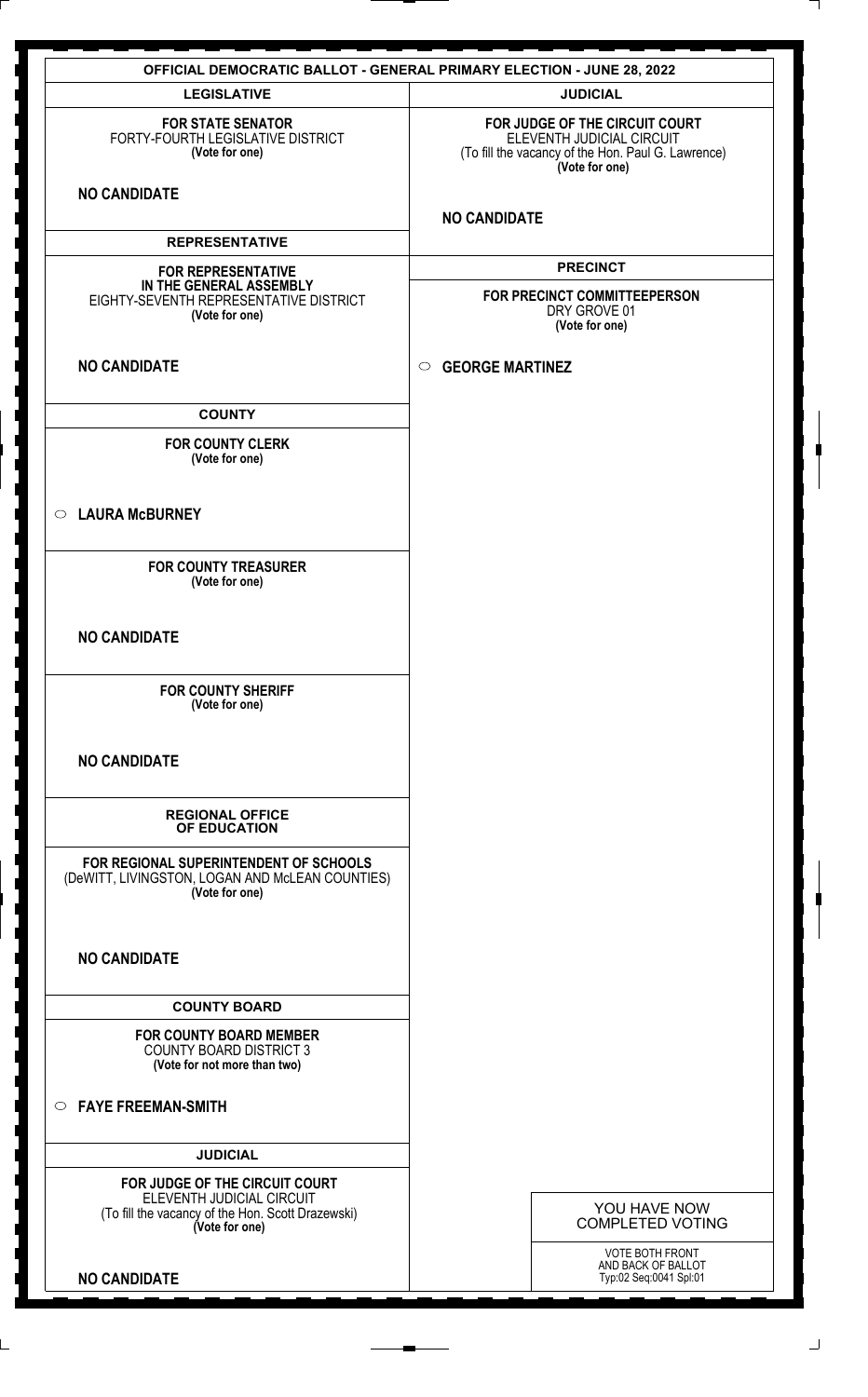| <b>FOR UNITED STATES SENATOR</b><br><b>FOR REPRESENTATIVE IN CONGRESS</b><br>SIXTEENTH CONGRESSIONAL DISTRICT<br>(Vote for one)<br>(Vote for one)<br><b>NO CANDIDATE</b><br><b>TAMMY DUCKWORTH</b><br>$\circ$<br><b>STATE</b><br>40<br>FOR STATE CENTRAL COMMITTEEWOMAN<br>SIXTEENTH CONGRESSIONAL DISTRICT<br>41<br><b>FOR GOVERNOR AND</b><br>(Vote for one)<br><b>LIEUTENANT GOVERNOR</b><br>(Vote for one)<br>43<br><b>ELIZABETH LINDQUIST</b><br>(JB PRITZKER<br>$\circ$<br>$\circ$<br><b>JULIANA STRATTON</b><br><b>(BEVERLY MILES)</b><br>$\circ$<br>FOR STATE CENTRAL COMMITTEEMAN<br><b>(KARLA SHAW</b><br>SIXTEENTH CONGRESSIONAL DISTRICT<br>47<br>(Vote for one)<br>◯<br>Write-in<br><b>JOHN DANIEL</b><br>$\circ$<br>Write-in<br><b>RICK WILKIN</b><br>$\circ$<br>52<br><b>FOR ATTORNEY GENERAL</b><br>(Vote for one)<br><b>KWAME RAOUL</b><br>O<br><b>FOR SECRETARY OF STATE</b><br>(Vote for one)<br><b>ALEXI GIANNOULIAS</b><br>$\circ$<br><b>DAVID H. MOORE</b><br>$\circ$<br><b>ANNA M. VALENCIA</b><br>O<br><b>SIDNEY MOORE</b><br>$\circ$<br><b>FOR COMPTROLLER</b><br>(Vote for one)<br><b>SUSANA A. MENDOZA</b><br>$\circ$<br><b>FOR TREASURER</b> | 11<br>12<br>Kathy My<br>Kathy Michael, McLean County Clerk<br>21<br>erroneously mark this ballot, return to the election judge and obtain another.<br><b>FEDERAL</b> | <b>OFFICIAL DEMOCRATIC BALLOT</b><br><b>GENERAL PRIMARY ELECTION</b><br><b>Initials</b><br><b>JUNE 28, 2022</b><br>McLEAN COUNTY, ILLINOIS<br>DRY GROVE 01 - BALLOT STYLE 42<br><b>Sample</b><br>To vote, darken the oval to the LEFT of your choice, like this $\bullet$ . To cast a write-in vote, darken the oval to the LEFT of the blank space provided and write the candidate's name in that space. If you tear, spoil, deface<br><b>CONGRESSIONAL</b> |
|--------------------------------------------------------------------------------------------------------------------------------------------------------------------------------------------------------------------------------------------------------------------------------------------------------------------------------------------------------------------------------------------------------------------------------------------------------------------------------------------------------------------------------------------------------------------------------------------------------------------------------------------------------------------------------------------------------------------------------------------------------------------------------------------------------------------------------------------------------------------------------------------------------------------------------------------------------------------------------------------------------------------------------------------------------------------------------------------------------------------------------------------------------------------------|----------------------------------------------------------------------------------------------------------------------------------------------------------------------|---------------------------------------------------------------------------------------------------------------------------------------------------------------------------------------------------------------------------------------------------------------------------------------------------------------------------------------------------------------------------------------------------------------------------------------------------------------|
|                                                                                                                                                                                                                                                                                                                                                                                                                                                                                                                                                                                                                                                                                                                                                                                                                                                                                                                                                                                                                                                                                                                                                                          |                                                                                                                                                                      |                                                                                                                                                                                                                                                                                                                                                                                                                                                               |
|                                                                                                                                                                                                                                                                                                                                                                                                                                                                                                                                                                                                                                                                                                                                                                                                                                                                                                                                                                                                                                                                                                                                                                          |                                                                                                                                                                      |                                                                                                                                                                                                                                                                                                                                                                                                                                                               |
|                                                                                                                                                                                                                                                                                                                                                                                                                                                                                                                                                                                                                                                                                                                                                                                                                                                                                                                                                                                                                                                                                                                                                                          |                                                                                                                                                                      |                                                                                                                                                                                                                                                                                                                                                                                                                                                               |
|                                                                                                                                                                                                                                                                                                                                                                                                                                                                                                                                                                                                                                                                                                                                                                                                                                                                                                                                                                                                                                                                                                                                                                          |                                                                                                                                                                      |                                                                                                                                                                                                                                                                                                                                                                                                                                                               |
|                                                                                                                                                                                                                                                                                                                                                                                                                                                                                                                                                                                                                                                                                                                                                                                                                                                                                                                                                                                                                                                                                                                                                                          |                                                                                                                                                                      |                                                                                                                                                                                                                                                                                                                                                                                                                                                               |
|                                                                                                                                                                                                                                                                                                                                                                                                                                                                                                                                                                                                                                                                                                                                                                                                                                                                                                                                                                                                                                                                                                                                                                          |                                                                                                                                                                      |                                                                                                                                                                                                                                                                                                                                                                                                                                                               |
|                                                                                                                                                                                                                                                                                                                                                                                                                                                                                                                                                                                                                                                                                                                                                                                                                                                                                                                                                                                                                                                                                                                                                                          | (Vote for one)                                                                                                                                                       |                                                                                                                                                                                                                                                                                                                                                                                                                                                               |
| <b>MICHAEL W. FRERICHS</b><br>◯                                                                                                                                                                                                                                                                                                                                                                                                                                                                                                                                                                                                                                                                                                                                                                                                                                                                                                                                                                                                                                                                                                                                          |                                                                                                                                                                      |                                                                                                                                                                                                                                                                                                                                                                                                                                                               |
| <b>VOTE BOTH FRONT</b><br>61<br>AND BACK OF BALLOT<br>Typ:02 Seq:0042 Spl:01                                                                                                                                                                                                                                                                                                                                                                                                                                                                                                                                                                                                                                                                                                                                                                                                                                                                                                                                                                                                                                                                                             |                                                                                                                                                                      |                                                                                                                                                                                                                                                                                                                                                                                                                                                               |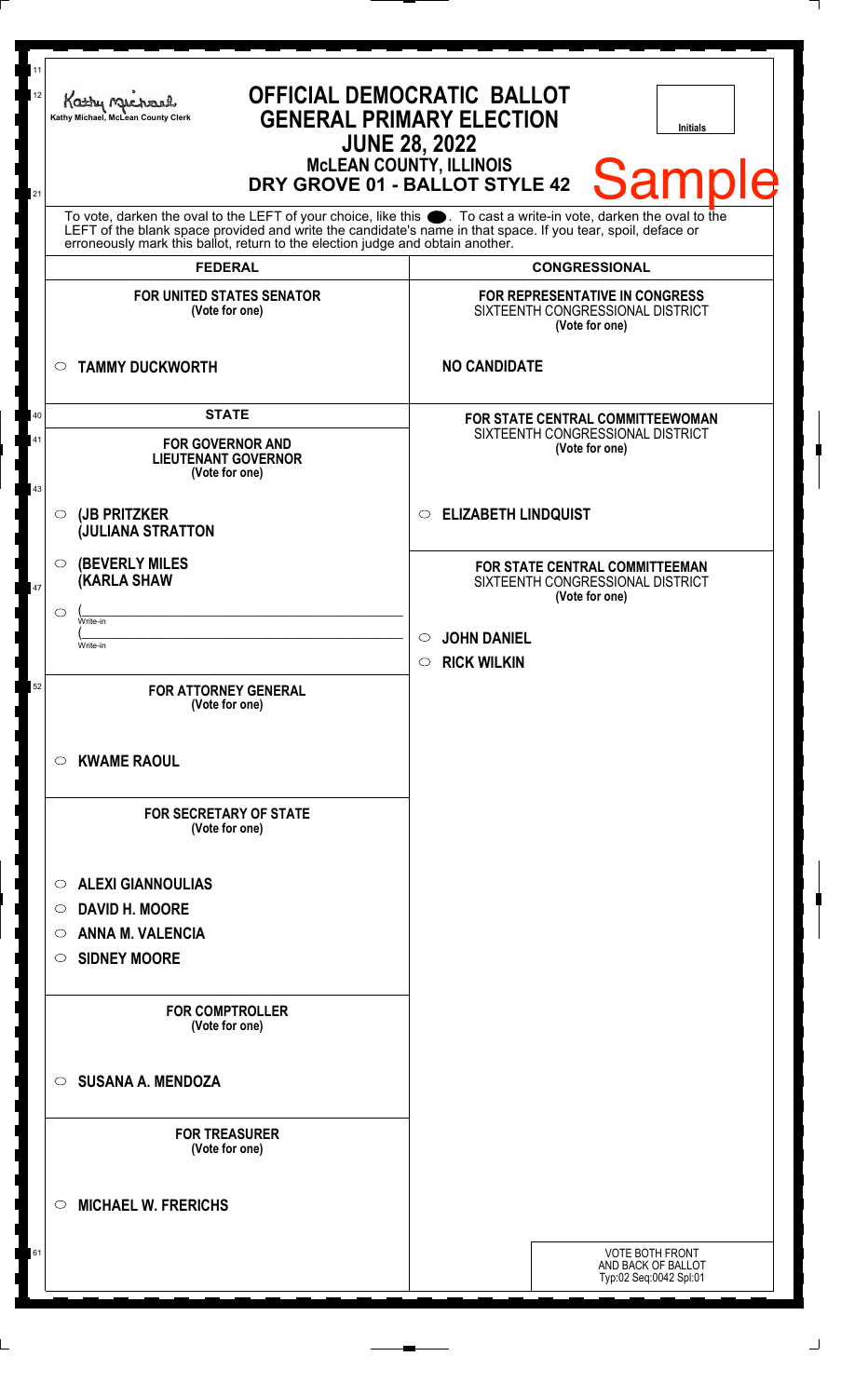|                                                                                                                | <b>OFFICIAL DEMOCRATIC BALLOT - GENERAL PRIMARY ELECTION - JUNE 28, 2022</b>                                                        |
|----------------------------------------------------------------------------------------------------------------|-------------------------------------------------------------------------------------------------------------------------------------|
| <b>LEGISLATIVE</b>                                                                                             | <b>JUDICIAL</b>                                                                                                                     |
| <b>FOR STATE SENATOR</b><br>FORTY-SIXTH LEGISLATIVE DISTRICT<br>(Vote for one)                                 | FOR JUDGE OF THE CIRCUIT COURT<br>ELEVENTH JUDICIAL CIRCUIT<br>(To fill the vacancy of the Hon. Scott Drazewski)<br>(Vote for one)  |
| <b>DAVE KOEHLER</b><br>$\circ$                                                                                 | <b>NO CANDIDATE</b>                                                                                                                 |
| <b>REPRESENTATIVE</b>                                                                                          |                                                                                                                                     |
| <b>FOR REPRESENTATIVE</b><br>IN THE GENERAL ASSEMBLY<br>NINETY-FIRST REPRESENTATIVE DISTRICT<br>(Vote for one) | FOR JUDGE OF THE CIRCUIT COURT<br>ELEVENTH JUDICIAL CIRCUIT<br>(To fill the vacancy of the Hon. Paul G. Lawrence)<br>(Vote for one) |
| <b>KARLA BAILEY-SMITH</b><br>$\circ$<br><b>SHARON CHUNG</b><br>$\circ$                                         | <b>NO CANDIDATE</b>                                                                                                                 |
|                                                                                                                | <b>PRECINCT</b>                                                                                                                     |
| <b>COUNTY</b>                                                                                                  | FOR PRECINCT COMMITTEEPERSON                                                                                                        |
| <b>FOR COUNTY CLERK</b><br>(Vote for one)                                                                      | DRY GROVE 01<br>(Vote for one)                                                                                                      |
|                                                                                                                | <b>GEORGE MARTINEZ</b><br>$\circ$                                                                                                   |
| <b>LAURA McBURNEY</b><br>$\circ$                                                                               |                                                                                                                                     |
|                                                                                                                |                                                                                                                                     |
| <b>FOR COUNTY TREASURER</b><br>(Vote for one)                                                                  |                                                                                                                                     |
| <b>NO CANDIDATE</b>                                                                                            |                                                                                                                                     |
| <b>FOR COUNTY SHERIFF</b><br>(Vote for one)                                                                    |                                                                                                                                     |
| <b>NO CANDIDATE</b>                                                                                            |                                                                                                                                     |
| <b>REGIONAL OFFICE</b><br>OF EDUCATION                                                                         |                                                                                                                                     |
| FOR REGIONAL SUPERINTENDENT OF SCHOOLS<br>(DeWITT, LIVINGSTON, LOGAN AND McLEAN COUNTIES)<br>(Vote for one)    |                                                                                                                                     |
| <b>NO CANDIDATE</b>                                                                                            |                                                                                                                                     |
| <b>COUNTY BOARD</b>                                                                                            |                                                                                                                                     |
| <b>FOR COUNTY BOARD MEMBER</b><br><b>COUNTY BOARD DISTRICT 8</b><br>(Vote for not more than two)               |                                                                                                                                     |
| <b>JEANNE BILES</b><br>$\circ$                                                                                 |                                                                                                                                     |
| $\circ$ LEA CLINE                                                                                              |                                                                                                                                     |
| $\circ$                                                                                                        |                                                                                                                                     |
| Write-in                                                                                                       | YOU HAVE NOW<br><b>COMPLETED VOTING</b>                                                                                             |
|                                                                                                                | VOTE BOTH FRONT<br>AND BACK OF BALLOT<br>Typ:02 Seq:0042 Spl:01                                                                     |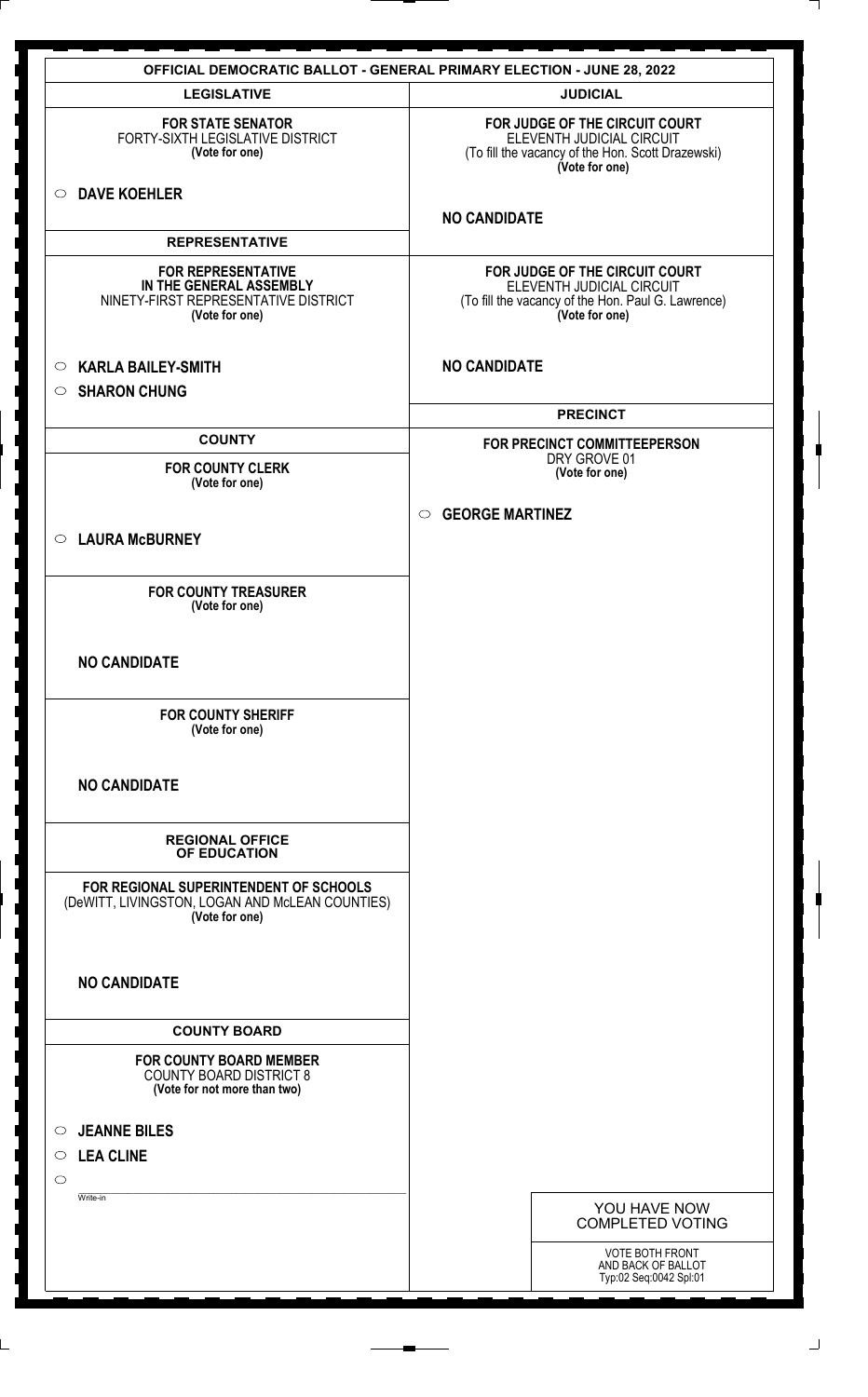| 12       | Kathy Muc<br>Kathy Michael, McLean County Clerk                                | <b>OFFICIAL DEMOCRATIC BALLOT</b><br><b>GENERAL PRIMARY ELECTION</b><br><b>Initials</b><br><b>JUNE 28, 2022</b><br><b>MCLEAN COUNTY, ILLINOIS</b><br><b>Sample</b><br>DRY GROVE 01 - BALLOT STYLE 43                                 |
|----------|--------------------------------------------------------------------------------|--------------------------------------------------------------------------------------------------------------------------------------------------------------------------------------------------------------------------------------|
| 21       | erroneously mark this ballot, return to the election judge and obtain another. | To vote, darken the oval to the LEFT of your choice, like this $\bullet$ . To cast a write-in vote, darken the oval to the LEFT of the blank space provided and write the candidate's name in that space. If you tear, spoil, deface |
|          | <b>FEDERAL</b>                                                                 | <b>CONGRESSIONAL</b>                                                                                                                                                                                                                 |
|          | <b>FOR UNITED STATES SENATOR</b><br>(Vote for one)                             | FOR REPRESENTATIVE IN CONGRESS<br>SIXTEENTH CONGRESSIONAL DISTRICT<br>(Vote for one)                                                                                                                                                 |
|          | <b>TAMMY DUCKWORTH</b><br>$\circ$                                              | <b>NO CANDIDATE</b>                                                                                                                                                                                                                  |
| 40       | <b>STATE</b>                                                                   | FOR STATE CENTRAL COMMITTEEWOMAN<br>SIXTEENTH CONGRESSIONAL DISTRICT                                                                                                                                                                 |
| 41<br>43 | <b>FOR GOVERNOR AND</b><br><b>LIEUTENANT GOVERNOR</b><br>(Vote for one)        | (Vote for one)                                                                                                                                                                                                                       |
|          | (JB PRITZKER<br>$\circ$<br><b>JULIANA STRATTON</b>                             | <b>ELIZABETH LINDQUIST</b><br>$\circ$                                                                                                                                                                                                |
| 47       | <b>(BEVERLY MILES)</b><br>$\circ$<br><b>KARLA SHAW</b>                         | FOR STATE CENTRAL COMMITTEEMAN<br>SIXTEENTH CONGRESSIONAL DISTRICT<br>(Vote for one)                                                                                                                                                 |
|          | ◯<br>Write-in                                                                  | <b>JOHN DANIEL</b><br>$\circ$                                                                                                                                                                                                        |
|          | Write-in                                                                       | <b>RICK WILKIN</b><br>$\circ$                                                                                                                                                                                                        |
| 53       | <b>FOR ATTORNEY GENERAL</b><br>(Vote for one)                                  |                                                                                                                                                                                                                                      |
|          | <b>KWAME RAOUL</b><br>$\circ$                                                  |                                                                                                                                                                                                                                      |
|          | <b>FOR SECRETARY OF STATE</b><br>(Vote for one)                                |                                                                                                                                                                                                                                      |
|          | <b>ALEXI GIANNOULIAS</b><br>$\circ$                                            |                                                                                                                                                                                                                                      |
|          | <b>DAVID H. MOORE</b><br>$\circ$                                               |                                                                                                                                                                                                                                      |
|          | <b>ANNA M. VALENCIA</b><br>$\bigcirc$<br><b>SIDNEY MOORE</b><br>$\circ$        |                                                                                                                                                                                                                                      |
|          |                                                                                |                                                                                                                                                                                                                                      |
|          | <b>FOR COMPTROLLER</b><br>(Vote for one)                                       |                                                                                                                                                                                                                                      |
|          | <b>SUSANA A. MENDOZA</b><br>$\bigcirc$                                         |                                                                                                                                                                                                                                      |
|          | <b>FOR TREASURER</b><br>(Vote for one)                                         |                                                                                                                                                                                                                                      |
|          | <b>MICHAEL W. FRERICHS</b><br>◯                                                |                                                                                                                                                                                                                                      |
| 61       |                                                                                | <b>VOTE BOTH FRONT</b><br>AND BACK OF BALLOT                                                                                                                                                                                         |
|          |                                                                                | Typ:02 Seq:0043 Spl:01                                                                                                                                                                                                               |